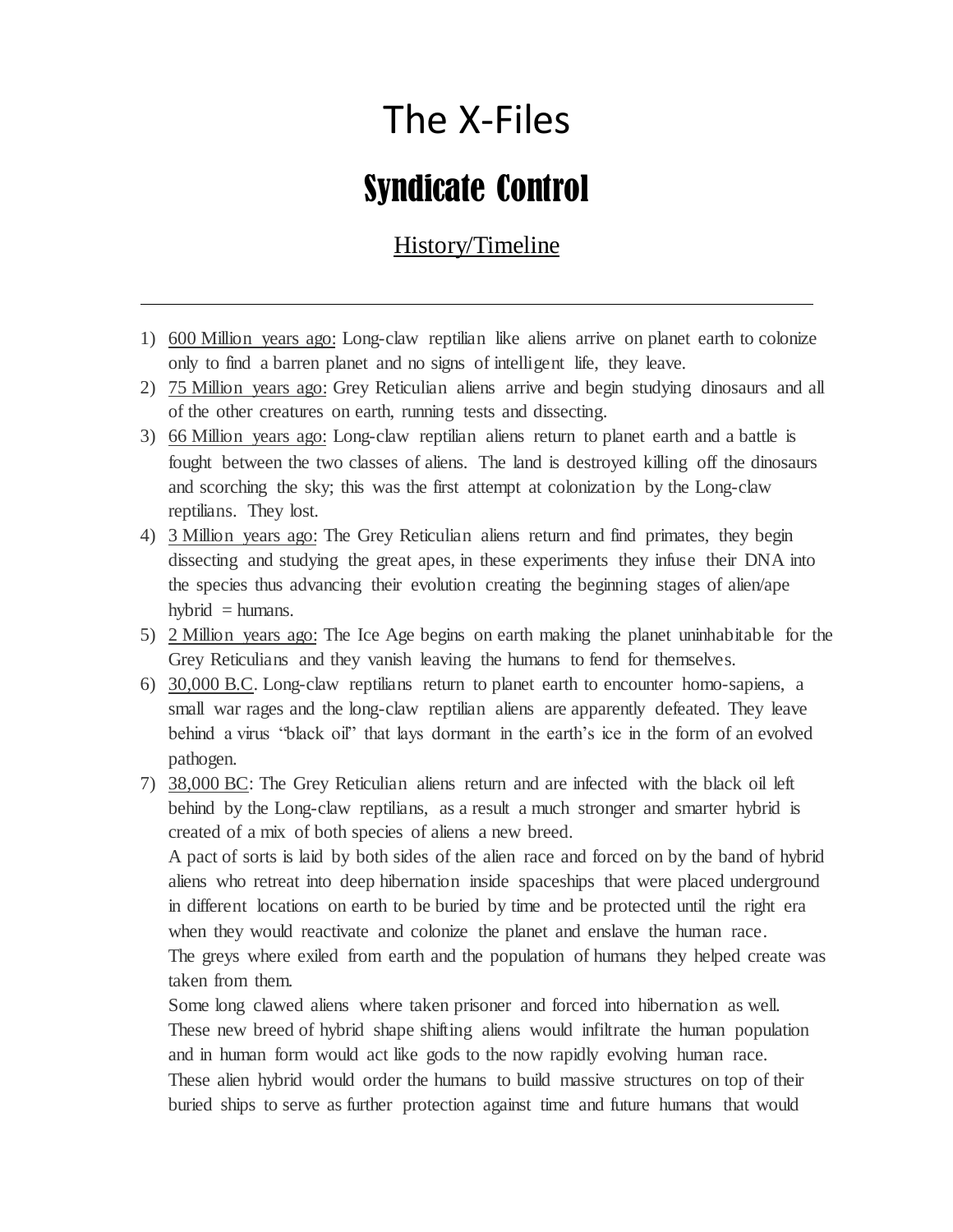never dig or build at these locations to preserve their heritage or simply because the land would be too uninhabitable. The locations of the buried ships are…

- a. Base  $1 =$  Underneath the ice in Wilkes Land Antarctica (As seen in "Fight the Future")
- b. Base  $2 =$  Underneath the Great Pyramids of Giza
- c. Base  $3 =$  Underneath the Peruvian Nazca Lines
- d. Base  $4 =$  Underneath Chichen Itza in Mexico
- e. Base  $5 =$  Underneath the sea of Okhotsk Russia
- 8) 2000 BC: The Hybrid Aliens in shape shifted human form become gods to the human ancient civilizations and gave them the knowledge of the solar system, concepts of engineering and mathematics, and became the basis for their religions and cultures.
- 9) 2561 BC: The Great Pyramids of Giza are constructed on top of Ship 2
- 10) 3114 BC: With guidance from the hybrid aliens the Mayan calendar is created with the end of time date of December 22, 2012
- 11) 650 AD: The Nazca Lines are constructed on top of Ship 3
- 12) 900 AD: Chichen Itza was built on top of Ship 4
- 13) 1000 AD: Magnetite is discovered and mined; this is used by the Human rebellion that is against the Hybrid Alien Gods, Magnetite is lethal to all aliens.
- 14) 1300: The Anasazi Culture disappears, some elders hide in a pueblo that contains magnetite to protect them from Aliens. The Hybrid Alien Gods are not seen again.
- 15) 1943: During WWII Nazi Scientists Sigmund Rascher, Victor Klemper & Hubertus Strughold begin experimenting on Jews at the Dachau Concentration Camp. Hubertus has a 13 year old son named Conrad who often helps his father in the lab with the subjects; Conrad becomes obsessed in continuing his father's work.
- 16) 1944: DNA is publicly identified for the first time to the scientific community.
- 17) 1945: President Truman orders "Operation Paper Clip". It was the Office of Strategic Services (OSS) program in which over 1,500 German scientists, technicians, and engineers from Nazi Germany and other foreign countries were brought to the United States for employment, Among them Physicians Victor Klemper, Hubertus Strughold and his 15 year old son Conrad. The Pentagon and its new team of researchers begin taking DNA samples from every American citizen for testing, cataloging and referencing using routine inoculation and vaccines.
- 18) 1946: The first X File is created by J. Edgar Hoover.
- 19) 1947: A Grey Reticulian U.F.O Crashes in the desert of Roswell New Mexico (It is brought down by Magnetite deposits in nearby rocks) the craft and the bodies are taken over by government personnel. The U.S. government begins harvesting Alien technology; they recover grey alien DNA from the bodies and begin work on studying it and manipulating it for cloning experiments and cross breeding. The government also discovers the existence of the alien virus and the colonization of earth on the set date of December 22, 2012 from the Ship's databanks.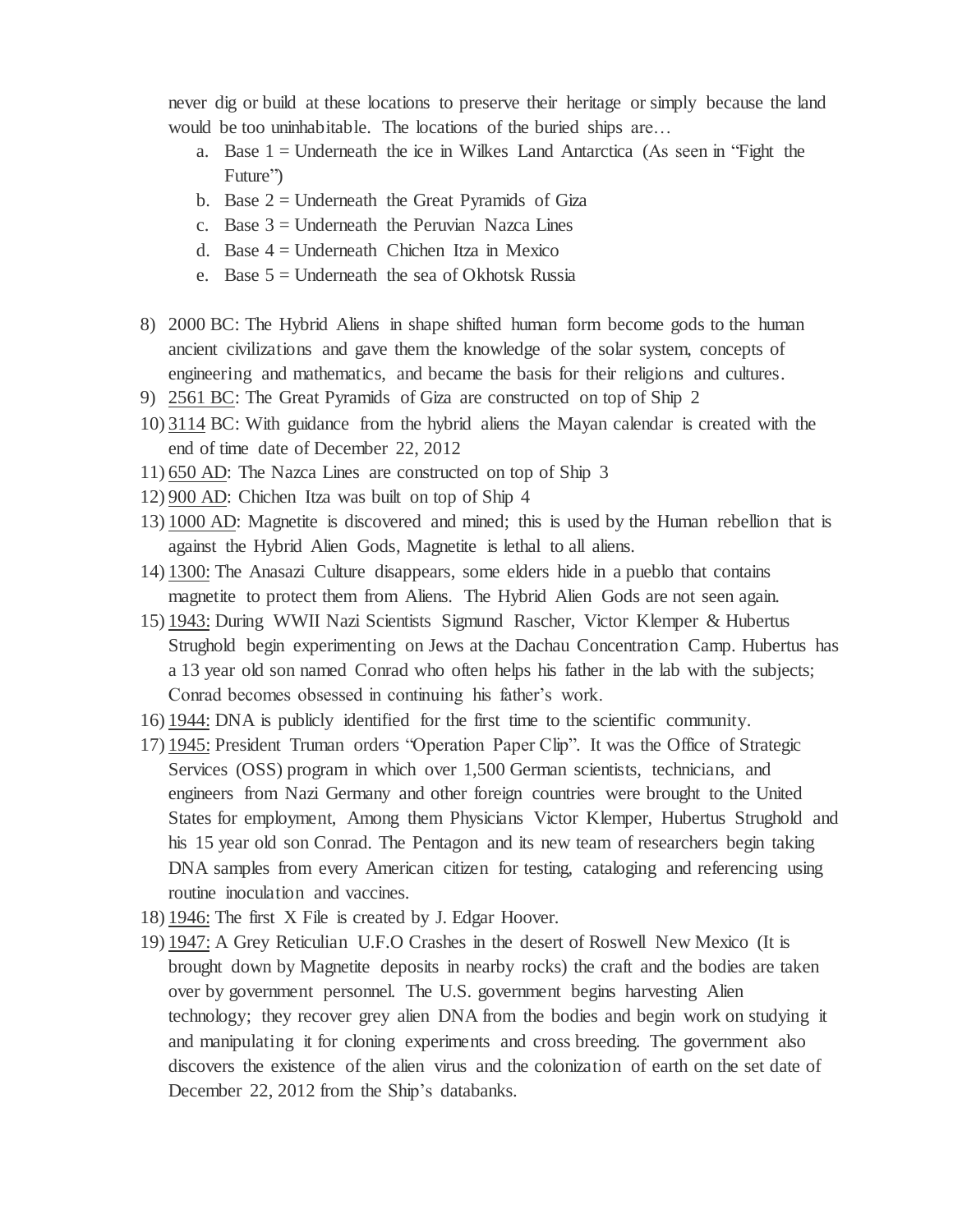Following the Roswell Incident, a group of US State Department officials make contact with the alien colonists, and form a top secret agency within the Department to plan and possibly combat the coming colonization. The small group of government officials threatens the colonists by displaying the weapons of mass destruction they had created; they would deploy atomic bombs all over the world rendering earth uninhabitable for all unless an agreement could be made by both sides the humans and the colonists. Thus Operation "Purity Control" was born. This is the small beginnings of "The Syndicate".

- 20) 1948: The operation "Purity Control," begins and cloning operations were spread across the country, the cataloging and record-keeping done through a complex intra-institutional system that connected to every branch of government, from the Social Security Administration to the Department of Defense was originally the brainchild of Hubertus Strughold who was allowed to continue the eugenic experiments that were Hitler's dark legacy. An 18 year old Conrad Strughold gains momentum in education and business.
- 21) 1953: First report of Black Oil death is investigated by members of the department of defense William Mulder and C.G.B Spender (Cigarette Smoking Man) in Pearl Harbor Hawaii.
- 22) 1961: Betty and Barney Hill become the first documented case of reported Alien Abduction. The Grey Reticulians have returned to Earth to advance their testing on the evolution and progression of humans, the abduction and dissection of humans continues. This time in secrecy in a covert mission to hide from the hybrid aliens who are underground and to hide from the human race. They begin abducting humans.
- 23) 1963: The Arecibo Observatory is built in Puerto Rico
- 24) 1967: Four U.F.O. Sightings over Lake Okobogee, A Girl Scout named Darlene Morris photographs it and is discredited and ridiculed for the rest of her life. The sightings where brushed off by the government who denied they were U.F.O's and concluded them to be weather balloons.
- 25) 1973: A group of government agents make contact with a group of Grey aliens, a group of powerful men called "The Syndicate" had begun as a subset of a shadow intelligence agency whose original orders were to create plausible denial and an effective cover-up of Purity Control. "The Syndicate" led by Conrad Strughold now a powerful industrialist begin experimenting on human/alien hybrids in Tunisia Africa with the power of alien technology, and the information of the colonization they begin to create the future and a planned Armageddon, The syndicate becomes a powerful rouge shadow government who begin to work with the alien colonists.

William Mulder opposes the syndicate's plans and thinks working with the aliens would be a bad idea. Each member of the syndicate is to sacrifice one member of their families to be taken by the aliens in exchange for the only thing missing for them to proceed with their hybrid program. An alien fetus.

November 27: Cassandra Spender (Ex Wife of C.G.B Spender) was taken. Samantha Mulder (Daughter of William Mulder) is abducted in front of her brother Fox Mulder.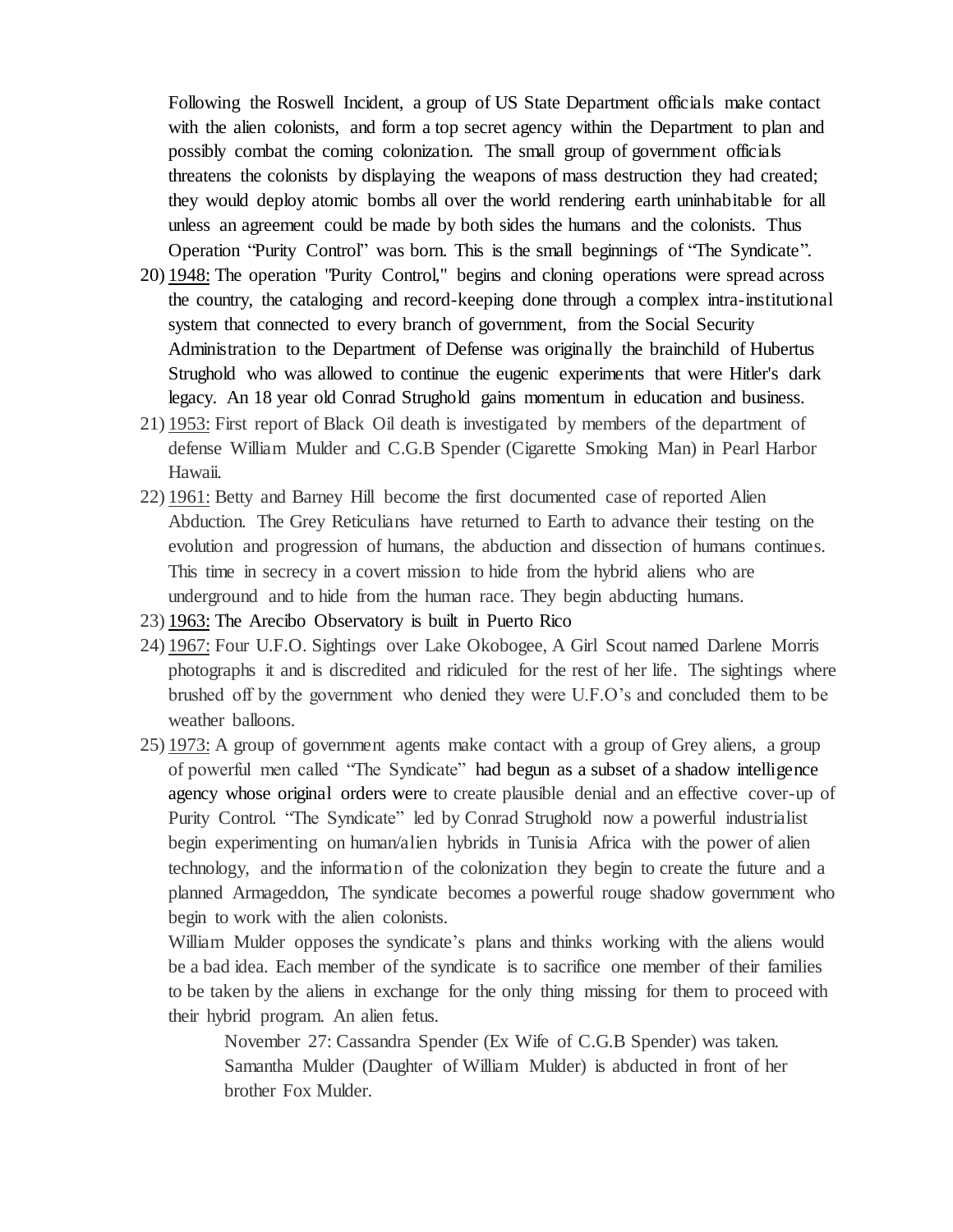- 26) 1974: The J. Edgar Hoover FBI Building is built. The Syndicate's power grows and reaches further into more agencies. Now plugged in heavily into the F.B.I.
- 27) 1975: "The Syndicate" practices their power of cover-up and at times used the UFO phenomenon to create a hysteria that science denounced, so completely, as to make belief in believers seem ridiculous and completely discreditable. This was to discredit the truth and create a new type of public, a public who was afraid of the truth and who would not want to believe. Plausible deniability was an affective cover up for "Purity Control."
- 28) 1986: Fox Mulder enters the F.B.I/ Nazi Scientist Hubertus Strughold dies, he is survived by his son Conrad.
- 29) 1987: "The Syndicate" injects a group of children in a southern state with cloned alien DNA during routine inoculation.
- 30) 1988: There is an outbreak of hemorrhagic fever in Sacramento, California. The outbreak was kept under wraps by "The Syndicate" in order to avoid a panic.
- 31) 1990: "The Syndicate" operation ceased to have a member accountable to any one government and whose only orders would be taken from one man. Conrad Strughold, now operating out of Tunisia, becomes the main authority in "The Syndicate".
- 32) 1991: Fox Mulder finds and unofficially begins working on The X-Files.
- 33) 1992: Dana Scully is assigned to debunk Mulder's work by C.G.B Spender a high ranking officer in "The Syndicate" led by Conrad Strughold.
- 34) 1993: Mulder and Scully travel to Sioux City to investigate the disappearance of a teenager, Ruby Morris, whose mother Darlene Morris Claims was abducted by aliens. Mulder finds that Darlene was the Girl Scout at Lake Okoboge in 1967. Ruby's younger brother Kevin is seeing something on the television. He has become a conduit and is receiving a defense satellite transmission in the form of binary codes that can be translated into what the defense department deems classified information.
- 35) 1994: Mulder is contacted by Deep Throat (A member of The Syndicate) to tell him of a man that successfully evaded police when at the end of a high speed chase, he jumps into the river and promptly disappears. One of the officers did manage to shoot but the blood he leaves behind is green. Mulder follows the clues and it leads him to doctor who gets murdered, in his lab he finds a flask with a liquid labeled Purity Control, Scully takes it and gets it analyzed to discover the flask contains a sample of bacteria that doesn't exist anywhere in nature and can only be described as extraterrestrial. Mulder discovers a storage facility where they are creating a virus extracted from Extraterrestrial DNA, The alien human hybrid theory is true and has been successful, Scully discovers the Alien embryo encased in cryogenics and takes it only to give it back to the men she took it from to save Mulder's life.
- 36) 1995: Led by an old photograph of his father and a group of scientists, Mulder and Scully discover more than they could imagine at the Strughold Mining Company in West Virginia. They are given information by Victor Klemper the ex-Nazi Scientist who migrated here from Germany after the war. He informs them to go to the mine. There they find thousands of files with medical records here is where all of the data and tissue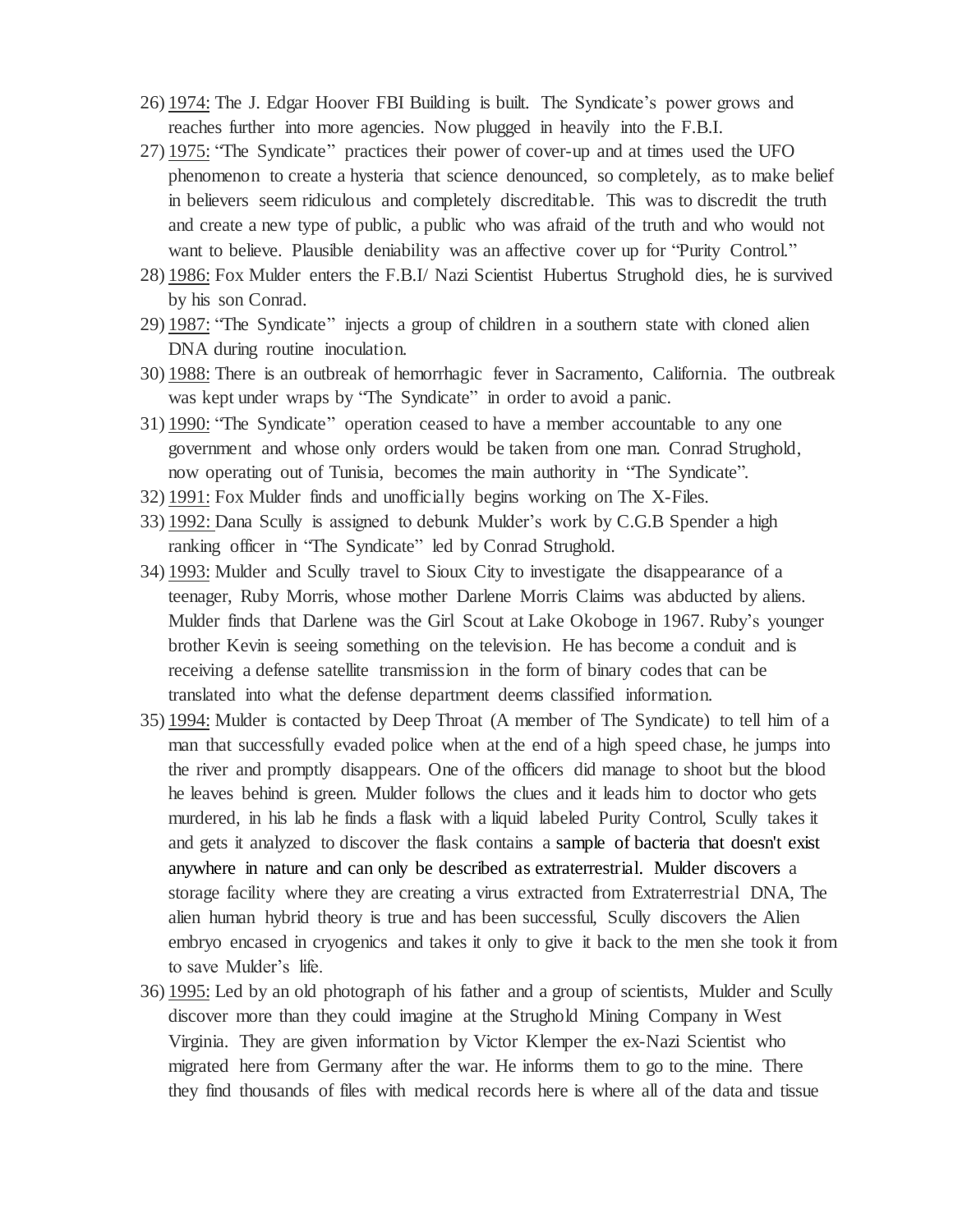samples are kept from the people the syndicate has abducted including Scully and Mulder's sister Samantha. Victor Klemper is later killed by "The Syndicate".

- 37) 1998: In Blackwood County, North Texas, a boy falls into a pit which is actually a cave, the boy finds the bones of two primitive men who died in 35,000 B.C.. He also finds a puddle of a strange, black substance that enters his body and paralyses him. It is discovered by "The Syndicate" that the Black Oil is no longer just an agent that would enslave humans during colonization but a colonizing force that feeds on its host and becomes a fully grown alien being. Ship 1 in Wilkes Land Antarctica is attacked by Agent Mulder who injects a weak vaccine into one of the cryopods where Agent Scully is. The ship activates prematurely and the clone aliens awaken as the ship leaves earth.
- 38) 1999: The Syndicate is destroyed by a band of alien rebels who incinerated the group. Orders where given by Conrad Strughold. He becomes the one and only surviving member "The Syndicate". With this destruction a new era is born, a new Syndicate.
- 39) 2001: Mulder and Scully's son William is born.
- 40) 2002: William is a threat to the colonists and The Syndicate. To save her son's life, Scully puts William up for adoption. He is taken in by The Van de Kamps who live in Wyoming. This information was kept top secret and strictly classified.
- 41) 2002: Fox Mulder breaks into the Mount Weather Complex in [Bluemont,](http://x-files.wikia.com/wiki/Bluemont?action=edit&redlink=1) [Virginia](http://x-files.wikia.com/wiki/Virginia) to find the truth about the end date. He finds in a computer the final date of December 22, 2012. He is spotted and chased by Agent Knowle Rohrer who is killed in a struggle with Mulder. "The Syndicate" uses its power to make sure Mulder is charged and tried for murder. Fox Mulder and Dana Scully escape and go into hiding after a death sentence is set for Agent Fox Mulder.
- 42) 2004: Darlene Morris Dies.
- 43) 2008: Mulder and Scully have been out of the FBI for several years. With Mulder living in isolation as a fugitive and outcast from the outside world and Scully having become a doctor at a Catholic-run hospital. When an FBI agent is mysteriously kidnapped and a former priest who has been convicted of being a pedophile claims to be experiencing psychic visions of the endangered agent, Mulder and Scully reluctantly accept the FBI's request for their particular paranormal expertise on the case. Fox Mulder is pardoned and all charges against him are dropped.
- 44) 2010: The FBI reopens and reinvents the X-Files now titled D.P.R. (Department of Paranormal Research) now a bigger division is brought to a higher level in the building, no longer in the basement it is a fully functioning staff driven, respectable department resurrected by Agent Monica Reyes who runs the operation. They have a full medical staff and a team of young highly motivated investigators.
- 45) 2011: Mulder Obsessed with the date of colonization drawing near he finds a group of apocalyptic radicals known as "The Seekers" It is said that they were a cult made up of abductees who believed that after the date of colonization they would be saved, they would be picked because of their implants to return with the colonists to their home